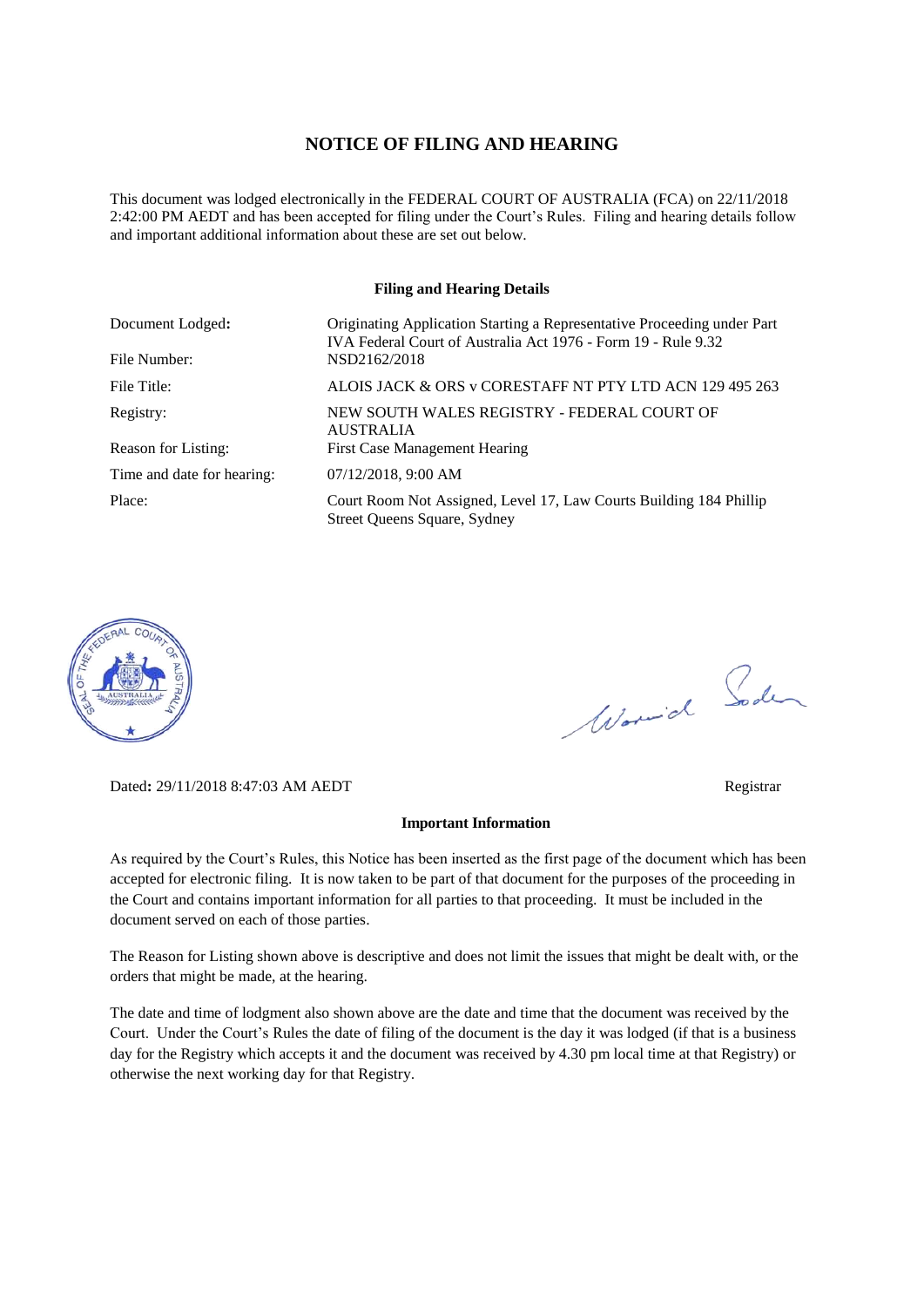Form 19 **Rule 9.32** 



# Originating application starting a representative proceeding under Part IVA of the Federal Court of Australia Act 1976

of 2018

No.

**Federal Court of Australia** District Registry: New South Wales Division: General

# Alois Jack and others named in the schedule

Applicants

CoreStaff NT Pty Ltd (ACN 129 495 263)

Respondent

To the Respondent

The Applicants apply for the relief set out in this application.

The Court will hear this application, or make orders for the conduct of the proceeding, at the time and place stated below. If you or your lawyer do not attend, then the Court may make orders in your absence.

You must file a notice of address for service (Form 10) in the Registry before attending Court or taking any other steps in the proceeding.

# Time and date for hearing:

Place: Law Courts Building, 184 Phillip Street, Sydney NSW 2000

Date:

Signed by an officer acting with the authority of the District Registrar

| Filed on behalf of (name & role of party)                      |                            | Applicants                        |     |  |
|----------------------------------------------------------------|----------------------------|-----------------------------------|-----|--|
| Prepared by (name of person/lawyer)                            |                            | <b>Stewart A Levitt</b>           |     |  |
| Law firm (if applicable)                                       | Levitt Robinson Solicitors |                                   |     |  |
| $(02)$ 9286 3133<br>Tel                                        |                            | Fax                               | n/a |  |
| slevitt@levittrobinson.com; olacey@levittrobinson.com<br>Email |                            |                                   |     |  |
| <b>Address for service</b><br>(include state and postcode)     |                            | Ground Floor, 162 Goulburn Street |     |  |
|                                                                |                            | East Sydney NSW 2010              |     |  |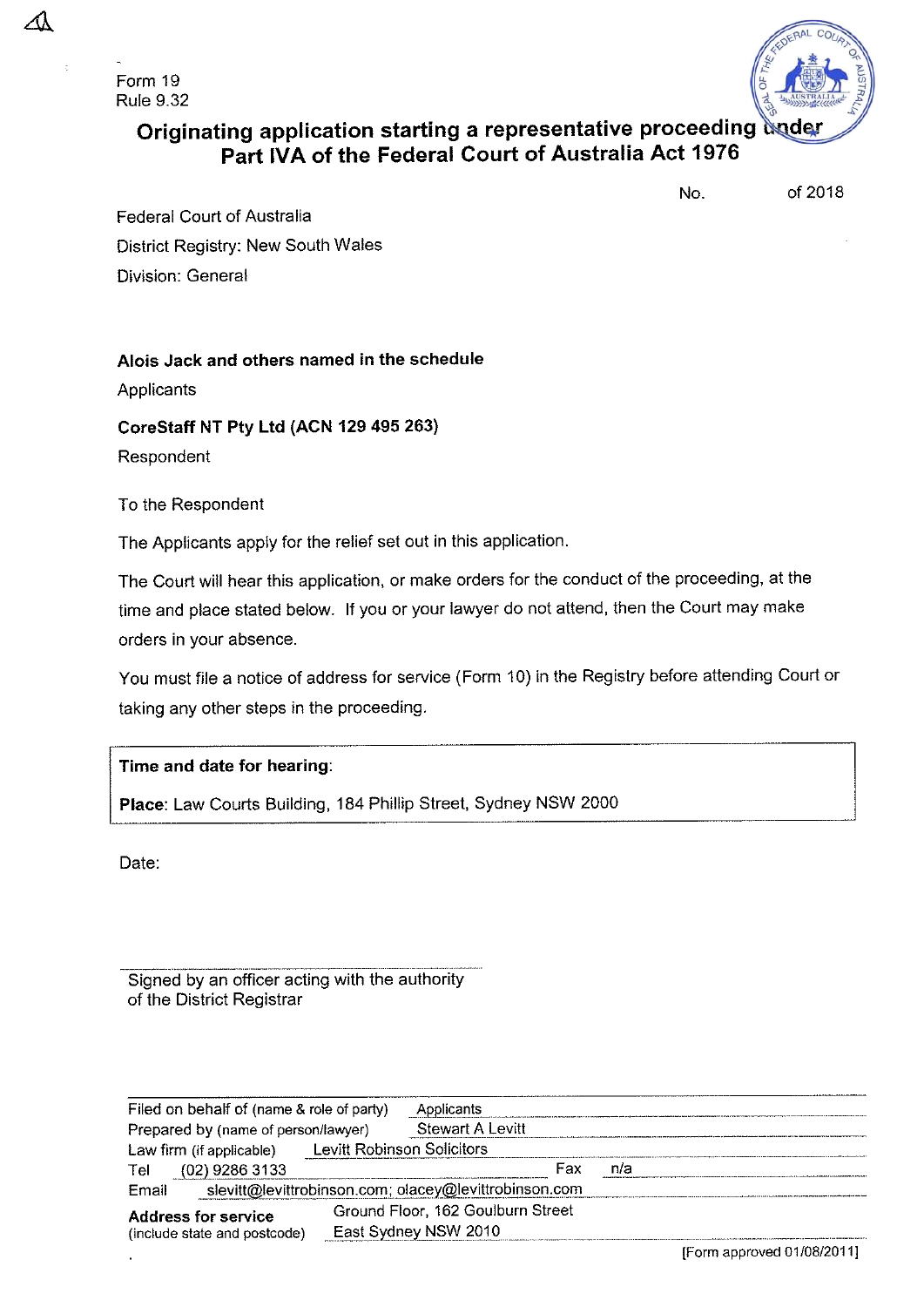

### Details of claim

On the grounds stated in the accompanying statement of claim, the applicants claim:

- An order for compensation pursuant to s 236(1) of the Australian Consumer Law in  $1<sub>1</sub>$ Schedule 2 to the Competition and Consumer Act 2010 (Cth) ("ACL").
- $2<sub>1</sub>$ Damages for breach of contract.
- 3. Interest.
- $\overline{4}$ . Costs.
- 5. Such further or other order as the Court sees fit.

#### Questions common to claims of group members

The questions of law or fact common to the claims of the group members are:

- $1<sub>1</sub>$ Whether the respondent had reasonable grounds for making the statements that it did in each "Offer Letter" (as defined in the accompanying statement of claim).
- $2.$ Whether the respondent contravened ss 18 and/or 31 of the ACL (including having regard to s 4 of the ACL which is relied upon) by making what is pleaded in the accompanying statement of claim as the:
	- a. **Employment Representation:**
	- b. Arrangements in Place Representation; and/or
	- Reasonable Grounds Representations. c.
- $3<sub>1</sub>$ Whether an Offer Letter, once accepted, constituted the terms of a binding contract.
- 4. Whether the respondent caused loss or damage for the purposes of s 236(1) of the ACL by issuing each "Termination Letter" (as defined in the accompanying statement of claim).
- 5. Whether the respondent acted in breach of contract by issuing each Termination Letter.
- 6. The correct measure of any loss and damage payable.

#### **Representative action**

 $1.$ The first applicant brings his application for himself and as a representative party under Part IVA of the Federal Court of Australia Act 1976 (Cth).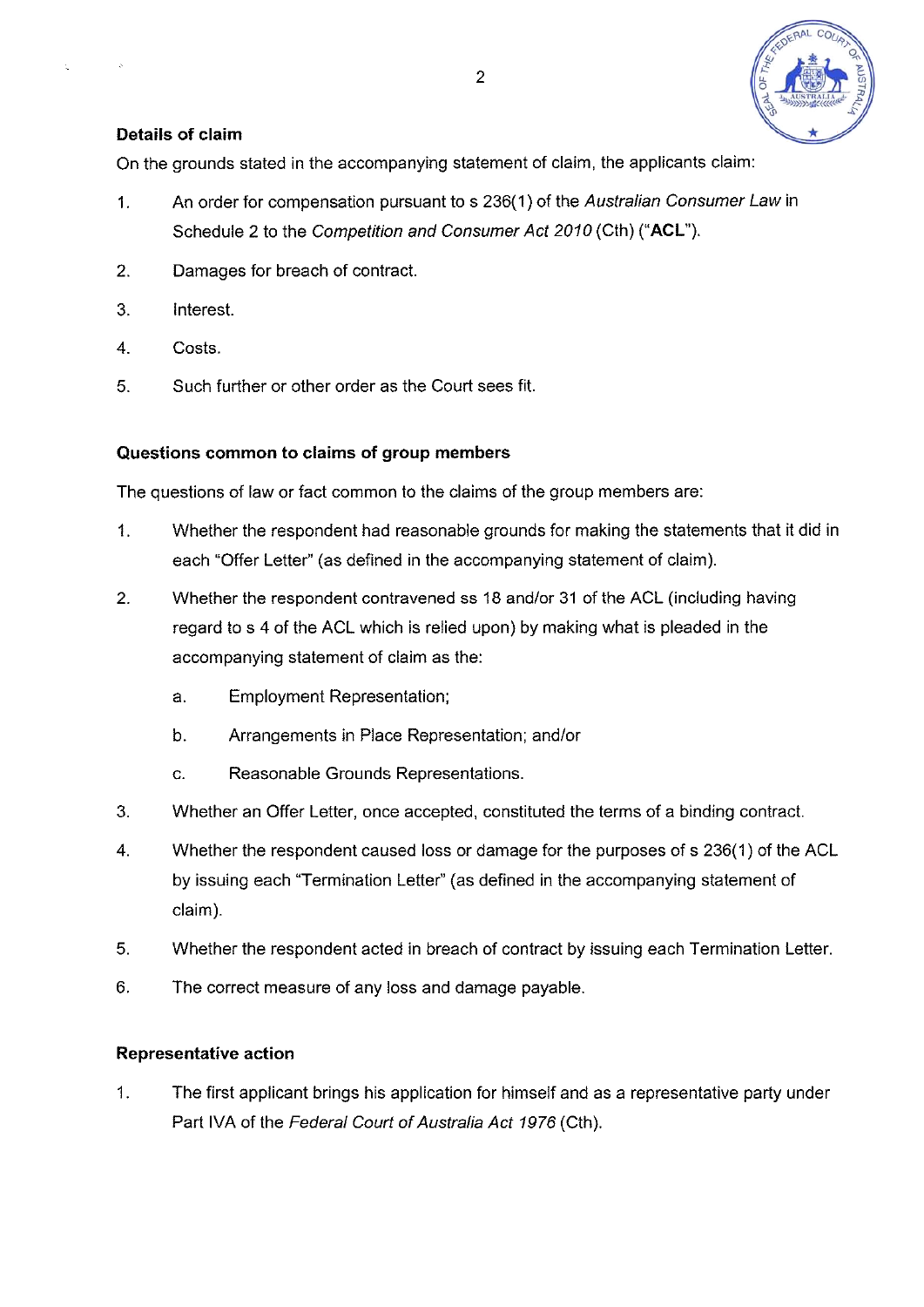

- The group members to whom the representative part of this proceeding relates  $2<sub>1</sub>$ explained in Part A and pleaded in Part B of the accompanying statement of claim) are all persons who:
	- received an Offer Letter from the respondent in or about 2011 and 2012;  $a<sub>1</sub>$
	- received a Termination Letter from the respondent on or after 23 November  $b.$  $2012$ ; and
	- are alleged to have suffered loss and damage as a result of the conduct of the c. respondent pleaded in the statement of claim.

### **Applicants' address**

The applicants' address for service is:

Place: Levitt Robinson Solicitors, Ground Floor, 162 Goulburn Street, East Sydney NSW 2010

Email: slevitt@levittrobinson.com; olacey@levittrobinson.com

The applicants' address is c/- Levitt Robinson Solicitors, Ground Floor, 162 Goulburn Street, East Sydney NSW 2010.

# **Service on the Respondent**

It is intended to serve this application on the respondent.

Date: 22 November 2018

Signed by Stewart Alan Levitt Lawyer for the Applicants